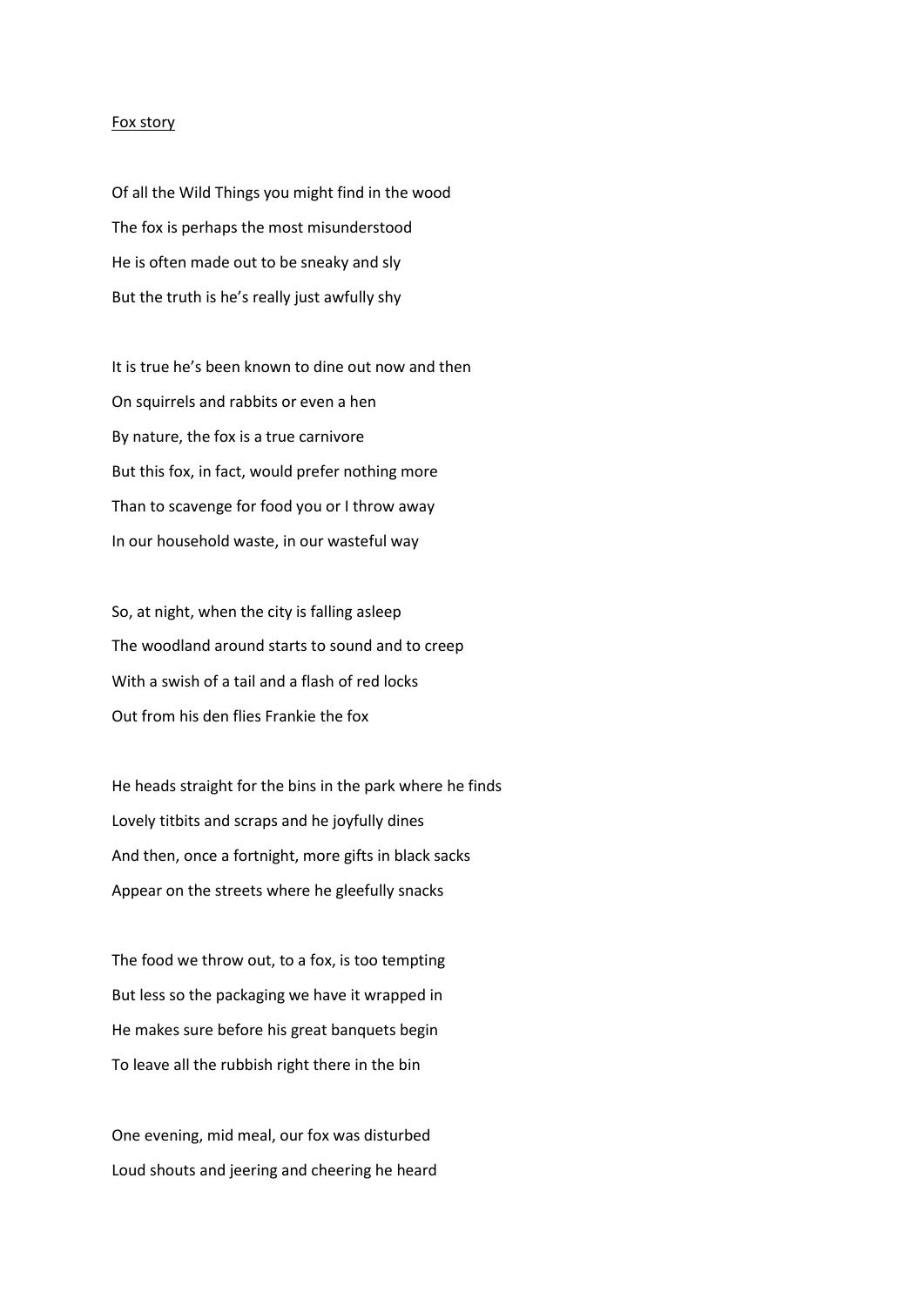With a swish of a tail and a flash of red locks Back to his den flew Frankie the fox

On return to his woodland he found, in dismay A fresh pile of litter lining his way Bottles and cans and plastic from sweets Crisp packets, wrappers from all kinds of treats Take away packaging, nappies and wipes Poo bags and cigarettes, gosh what a sight. Now, previous dropped litter he's managed to shift But this lot was too great for one fox to lift

To tidy this up would need teamwork, but who Would listen to what a fox told them to do? With a droop of his tail and a shrug of red locks Into his den slunk Frankie the fox

Next morning, our fox vowed to go out and try To talk to his neighbours and not be so shy He would ask them for help, in his friendliest tone, To clear up the litter and tidy their home

With a flick of his tail and a flash of red locks Once again from his den flew Frankie the fox

Hester the hare would never have guessed In the bright light of day as she lay there at rest That a fox would approach with a "How do you do May I possibly ask for a favour from you" Now hares are quite strong and they know how to box But this hare didn't dare pick a fight with a fox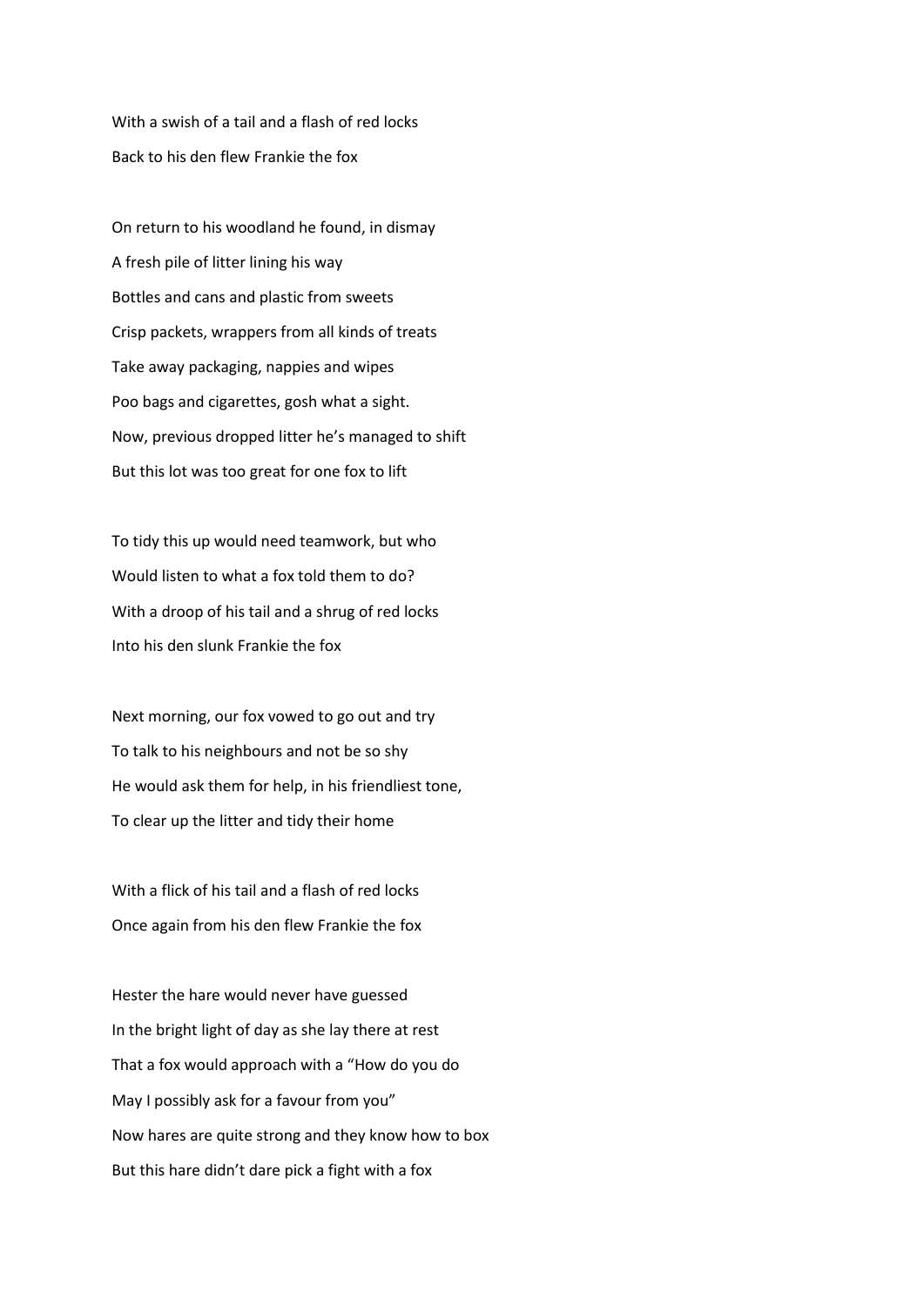Instead, she listened to what fox had to say And her vast ears pricked up, in a hare kind of way

"Dear fox, all this litter has caused much upset Poor badger had broken glass dropped near his sett The birds have found plastic caught up in their nest And the squirrels have nuts buried under this mess If you know how to fix it, I promise I can Assemble a team to help you with your plan Though the birds may need some assurance from me That you won't try to nab them and grab them for tea"

The fox gave his word so hare gathered a team The unlikeliest group that you ever have seen They put aside differences and there where they sat A plan formed to tidy up their habitat

The birds took the small bits and bobs in their beaks And dive bombed the bins in the park with loud shrieks (That way, they felt, the message would land For humans to pick up their trash with their hands).

Bin bags were brought by the mice, for they said They saw sacks through the cracks in a nearby shed The squirrels hung them from a branch as a bin And the animals shovelled the rubbish right in

"Don't throw it all" cried out Frankie the fox "The humans place some of this junk in a box Of a different colour" and he took off in haste To fetch a green box labelled 'recycled waste'.